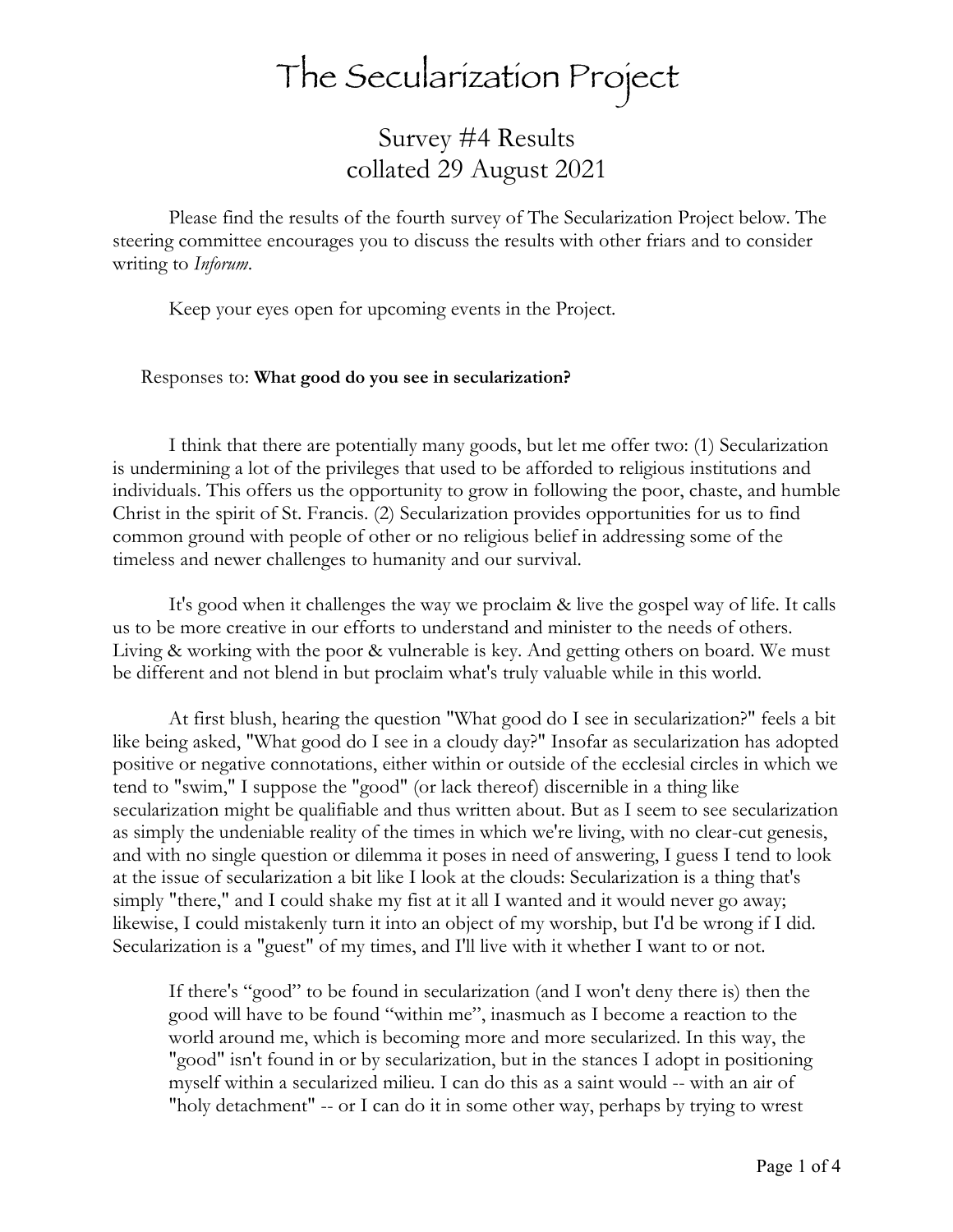control over a world over which I possess no dominion or control, growing tired, anxious and browbeaten by my (failed) exertions.

A secularized culture, I think, can help me to question and re-analyze a thing like "love." I know this because the world around me, even within religious life, is demanding this of me. I can love a person for the "good" he or she does, but this seems lacking. Instead, I can love the "image of God" indelibly stamped in every person, whether they choose to reflect, grow in or magnify that image or not. A secularized culture, as its name suggests, tends to define itself by a collective choice "not" to magnify the image of God; but by that alone, I have no right to withhold my love from my neighbor, no matter how far from God I may assume that person to be (and my assumption may, in fact, be quite wrong).

I suppose if secularization has shown a capacity (thus far) to teach me anything, it's that my duty as a Christian is to love, not for a person's own sake, but for the sake of the image of God within him or her. This was always true, of course; there is never, in fact, a cultural milieu in which my responsibility to love is any more (or any less) demanded of me. Secularized or not (and a secularized culture can draw this out of me more than a religious one can, insofar as a secularized milieu requires me to "think through" this action when it might otherwise seem to come more naturally or easily), the culture can remind me "why" I am a Christian (or why I "choose" to be a Christian), and "what" that self-identification requires of me, in real, moral terms.

This was way over 100 words, and was a bit rambling and probably a little incoherent; my apologies to all! But it was the best answer I could give.

The good that I see in secularization is the value of difference and the uniqueness of each human being. Human beings are different from one another, and each person has a own way of thinking and doing things. Secularization allows individual to express their uniqueness without the consequence of the outcast or being judge.

For me the word I see in the experience of secularization is OPPORTUNITY. We have another chance to engage our society with the truth of the Gospel. We can look at the advances in science and technology as a way to gain insight into how God has done so many wonderful things for us throughout the centuries. Instead of finding a divide between the acts of God and the acts of human reason, we begin to see a bridge of understanding. We can state what we are for, what values motivate us to throw in our lot with the God of the universe who loves each of us so much.

Paying attention to our own charisms and being attentive to the needs of society can provide the possibility of a twofold dialogue about the ways that we can respond to the needs evident in the wider society, and how our gifts, our history, and our values can be of assistance to the wider community. It also offers the possibility of tempering or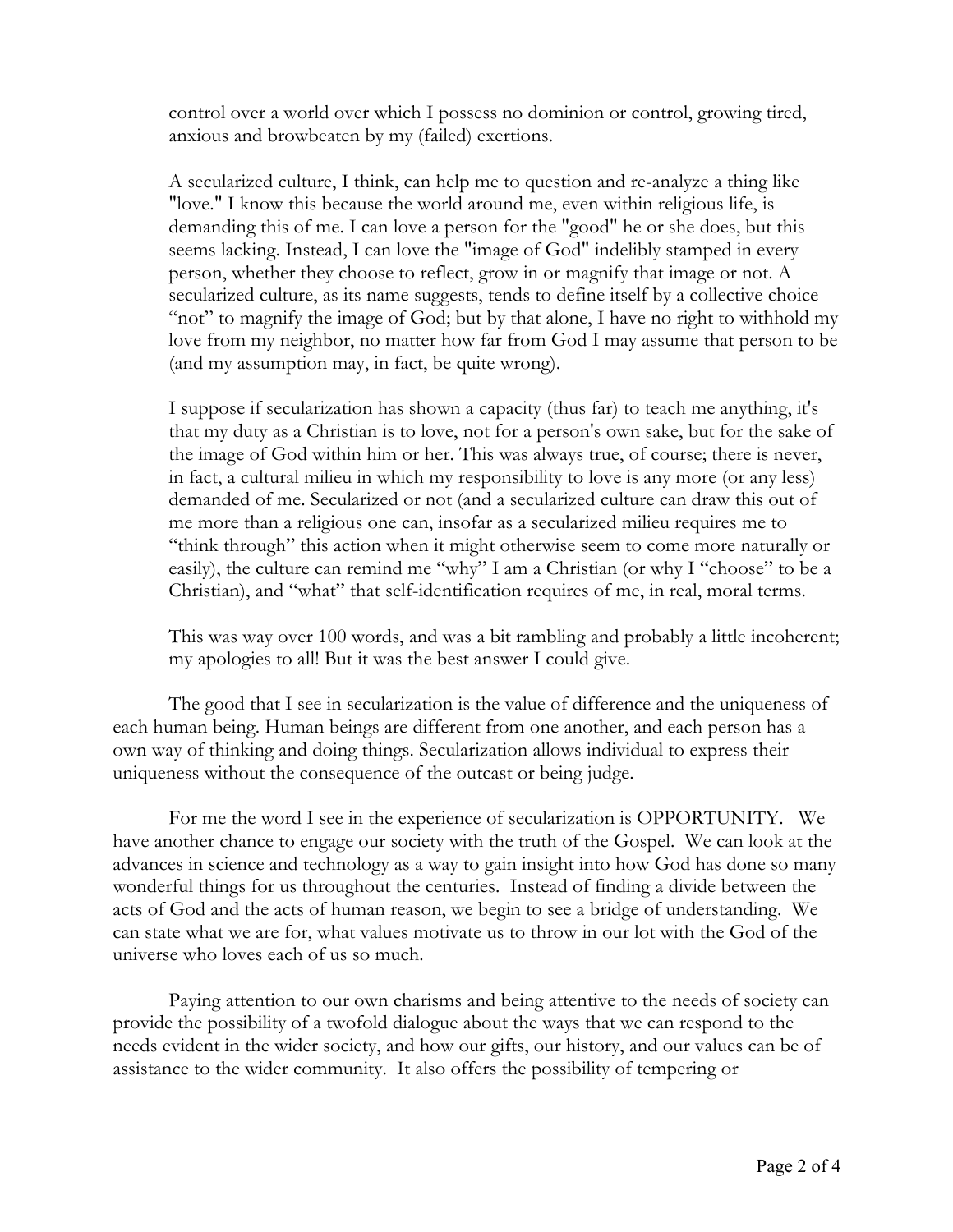transforming practices in the wider society that contribute to attitudes not helpful in promoting respect and acceptance.

It can demythologize some "traditions" and help us face reality and truth more directly.

Secularization has freed society from faith-based tyranny, especially in the area of sexuality and marriage. The church's own teaching on following the sense of the faithful easily is compromised by authoritarian stances inhibiting change and new understandings, including those proposed by reason, science, biology, medicine, etc. Secularization allows us to look at our faith with new eyes that had been previously forcefully closed. The human element of the church needs its power questioned as much as any human power. Secularization assists that. Secularization also helps overcome faith-based violence, war, demagoguery, intolerance, etc. Peace in many parts of the world is impossible without a political secularization.

Secularization has enlightened us on what it means to be human in terms of human dignity, equality, basic freedoms, needs, human freedom and potential. Governments and Church have tried for too long to suppress these values.

Secularization should not be considered in isolation. My question is: How to preach the Good News of Jesus to a culture that has forgotten God, and has been infected by negativity, racism and violence. How do we as ministers of the Gospel respond to this reality?

The United States contains high levels of religion, education, culture and politics which operate within a secular paradigm. Did you ever notice how many of our presidential candidates discuss their faith because many draw a connection between religion and morality? Christmas is commercialized but not under siege. The sixty-four-million-dollar question is, will religion survive secularization? Many religious people have been pushed into beliefs and positions they feel uncomfortable with. Formerly, religious people turned to Scripture as an excuse for racism, but now very few would accept that religious belief as an excuse. Secular and profane things can become positive through secularization as long as religious activities are given free exercise. The wave of secularism will leave many believers in good shape because it adapts to current conditions. Will the Church arise victorious from the ashes of secularism is another penetrating question?

It challenges us as a Church to move from medieval views of the laity as simply actors that we dictate things to, to active and thinking members of the Body of Christ who are capable of also discerning the Gospel call. It moves us as a Church out from feeling privileged to a more primitive role of convincing others by our lived faith.

Enlightened missiology asks, "Where is God at work here?" rather than beginning from the premise "We have to bring God (or the Gospel or Jesus) to these people. Let's say